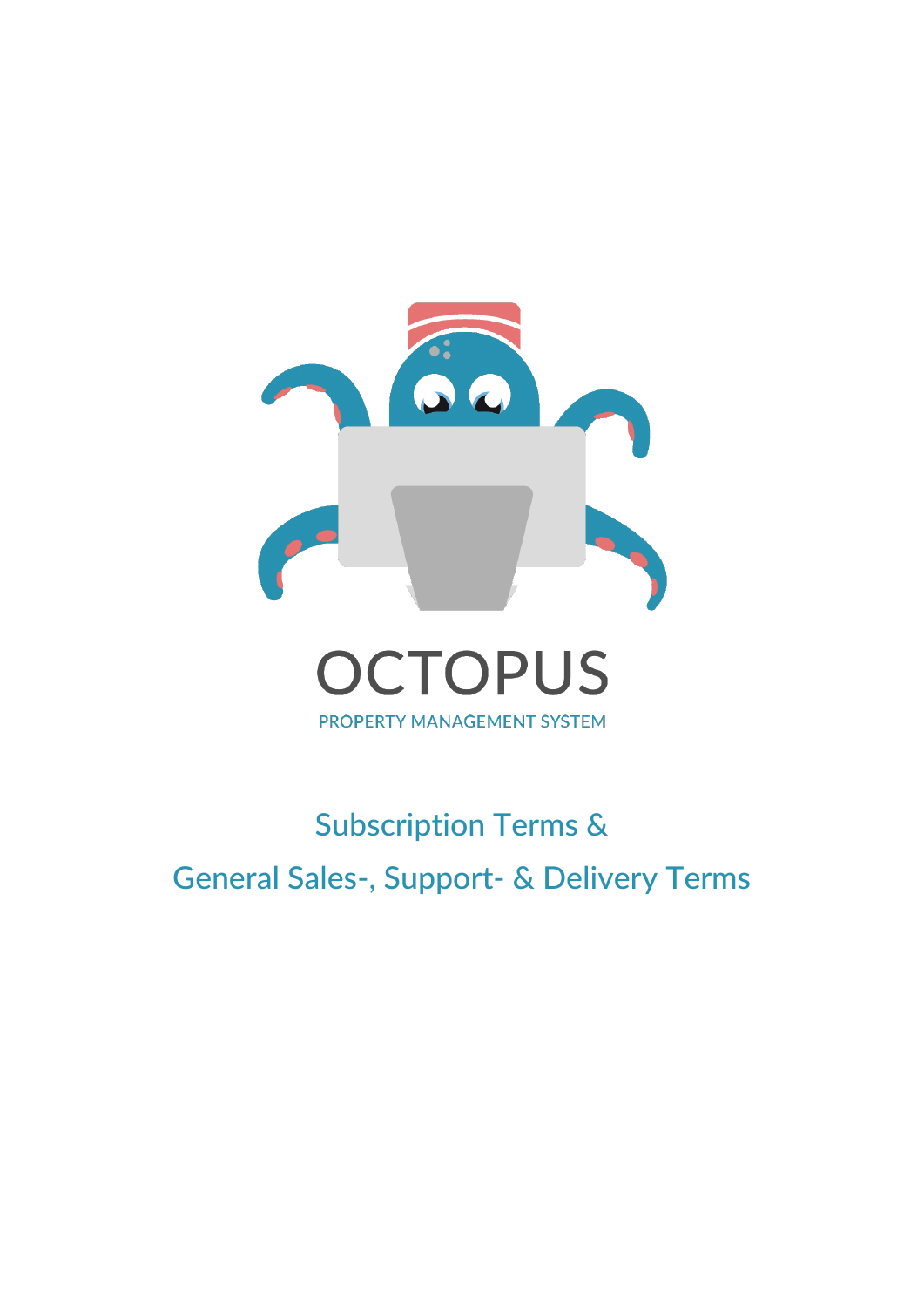

# Subscription Terms

# 1 Usage

- 1.1 These subscription terms (hereafter Terms) applies to all offers, sales, support agreements and other agreements between OCTOPUS PMS (hereafter referred to as OC) and the customer (hereafter referred to as Customer), unless otherwise agreed in writing between the parties. In this case, the terms of such written agreements take precedence if they explicitly state otherwise than following terms and conditions. In case of disagreement between the present Terms and the Customer's own terms and conditions, the present terms shall be given priority unless the deviating terms and conditions are accepted in writing by both Parties.
- 1.2 It is a prerequisite for the conclusion of agreements between OC and the Customer that the Customer is registered as a company with own Company identification number. One subscription will be created per cadastral number. An agreement is concluded between OC and Customer and it is the responsibility of the Customer that persons who have access to the system are informed of the relevant terms of the agreement. The Customer agrees that OC may send notifications regarding the agreement by e-mail. The Customer commits oneself to ensure that the provided contact information: Company name, contact person, e-mail address and postal address is constantly up-to-date.

# 2 Contractual basis

- 2.1 A specific offer given by OC is binding for 30 days after the offer has been submitted/forwarded by mail, fax or e-mail to the Customer.
- 2.2 An agreement is only binding to OC when the Customer has received a written order confirmation. The price is the actual price at the time for OC's order confirmation. The Customer is obliged to review the order confirmation immediately after it is received and contact OC immediately if the order confirmation does not match the agreement between the parties. Otherwise the order confirmation will be considered binding with the content delivered.

# 3 Duration and billing of the subscription

- 3.1 The subscription will be effective upon order and will not expire until terminated in accordance with the terms.
- 3.2 The first billing period runs from the date of order to the end of the same month. Hereafter, subscriptions will be billed monthly in advance. If OC receives data, due to usage related payments, after the invoice for the period is issued, then usage will be billed monthly in arrears. The invoice will be issued on the 15th of every month, for the coming month. If the subscription is seasonal and OC´s Terms are not respected, then billing for seasonal subscriptions, can be done in arrears.

# 4 Scope and usage of the subscription

- 4.1 The Customer obtains, in accordance with these Terms and Conditions, a non-exclusive right to use the OCTOPUS PMS hotel program and its associated websites (hereinafter the Application) made available as a Software as a service.
- 4.2 The access to the Application applies exclusively to the Customer and its advisers and the Application may not be used by any other than the Customer or to provide services to anyone other than the Customer. The Customer vouches for, and is fully responsible for, any third parties to whom the Customer gives access to the Application or who uses the Customer User Access to the Application.

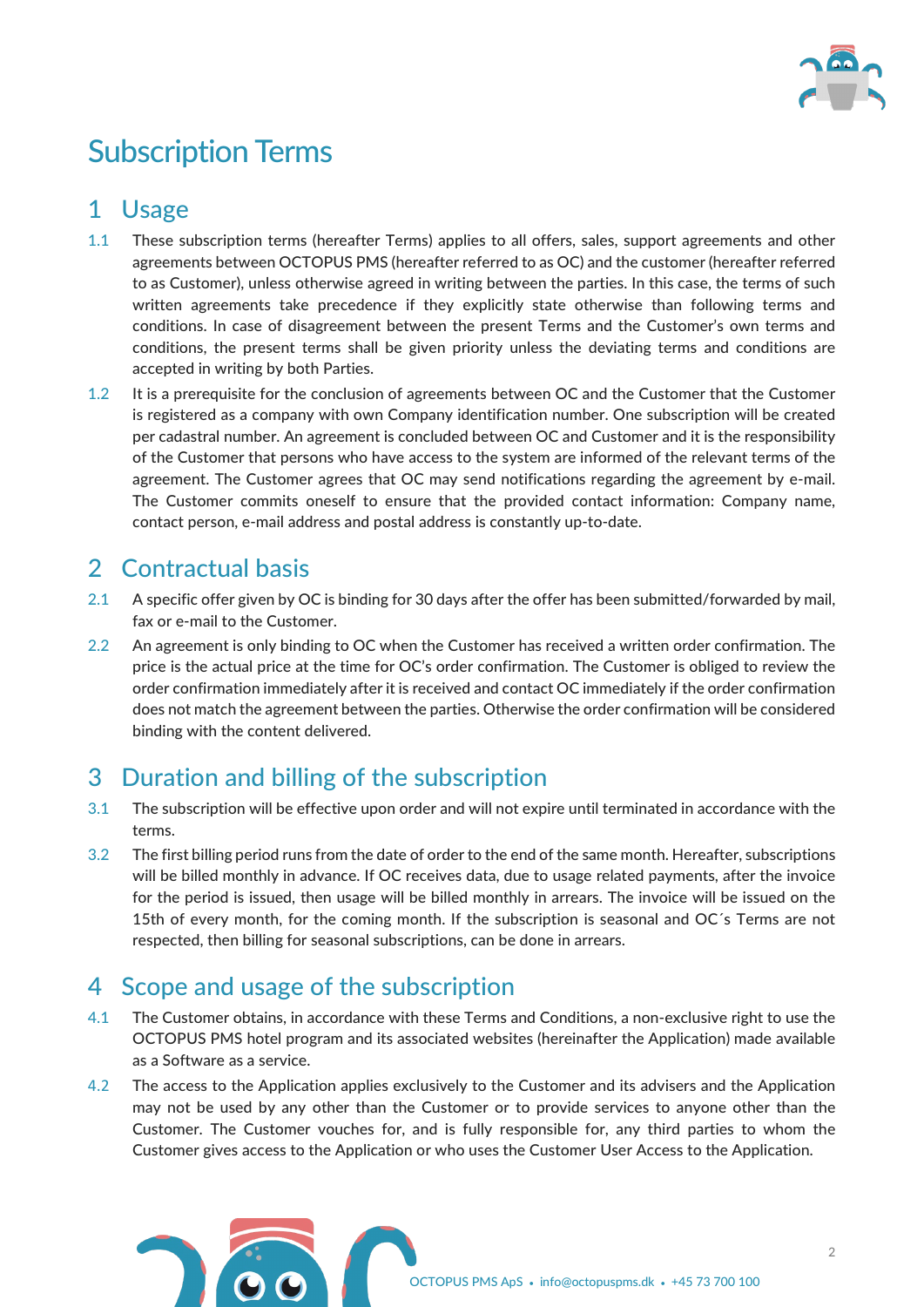

- 4.3 Apart from what is stated in 4.2, the Customer is not entitled to transfer the subscription to third parties, neither wholly or partially, or grant access to the Application to third parties.
- 4.4 The Customer shall ensure that the Application is not used in a way that can damage the OC's name, reputation or goodwill, or which violates applicable laws or regulations.

#### 5 Prices and payment terms

- 5.1 Reservations are made in relation to printing errors in offer and order confirmations.
- 5.2 Payment terms are 14 days net from invoice date.
- 5.3 If the invoice is overdue, the 1st reminder is sent free of charge. If there still is no payment for the invoice the 2nd reminder is sent with an added fee of DKK 410.00. This fee consists of a reminder fee of DKK 100.00 plus a compensation fee of DKK 310.00 according to applicable EU legislation. In addition, interest will be added to the due amount. Late payments interests are calculated at 2% pr. month from the due date of payment and until payment is made.
- 5.4 OC may, in case of missing payment of one or more overdue invoices, terminate the Customer's access to the application. OC can not be held liable for operating loss, loss of profits, consequential damages or any other indirect loss of any kind in relation to the restricted access to the application. Loss of data is considered an indirect loss. Access to the application will reopen after receiving payment unless OC has previously canceled the subscription.
- 5.5 The Customer accepts that invoices and reminders sent by e-mail to the e-mail address provided by the Customer are considered to be delivered when sent by OC.
- 5.6 Price changes are notified by e-mail. Changes that are only for the benefit of the Customer may take effect without notice. All prices are excl. VAT.
- 5.7 Calls outside normal opening ours are invoiced separately with DKK 495.00 per call.
- 5.8 OC charges an invoicing fee per invoice of DKK 49.00

#### 6 Termination

- 6.1 The Customer can terminate the subscription in writing and with 30 days' notice until the end of a month
- 6.2 OC can terminate the subscription in writing and with 30 days' notice until the end of a month or without notice upon Customers significant violation of these Terms or at Customers bankruptcy or insolvency.

#### 7 Customers data

- 7.1 Both Parties agree that the Customer owns and freely disposes of their own data in the Application. The Application provides the Customer with the possibility to export all directories, data etc. via the export function in the Application and the Customer accepts that such export must be carried out by the Customer himself before terminating the subscription. In the case that the subscription expires or is terminated by the Customer, OC shall, where reasonable and commercially justifiable, provide the Customer with a period of 10 days after termination where the export function may be used.
- 7.2 OC reserves the right to delete Customers data 90 days after the termination date of the subscription, regardless the reason for the termination and OC has no obligation to store data after this time.
- 7.3 OC is entitled to store Customer data after termination in order to use these in anonymous form for statistics and analysis.
- 7.4 OC can, under certain circumstances, where OC considers it justifiable and reasonable, grant access to the Customer's data to third parties and authorities in connection with court judgments, statutory requirements, Customer's bankruptcy, death or similar.

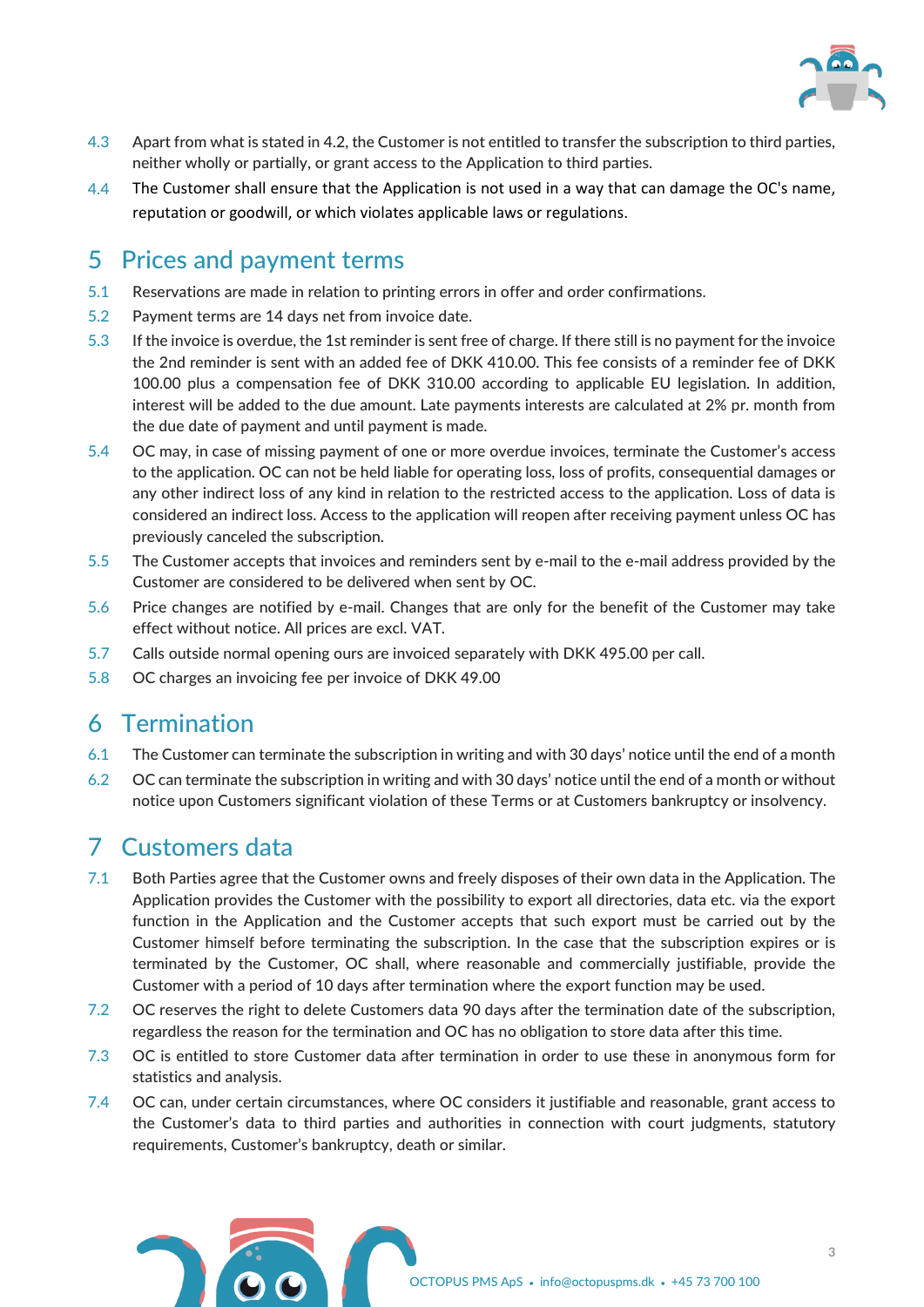

7.5 By agreement, the Customer authorizes OC to use submitted images as illustrative material on OC's website, in publications or similar.

# 8 Operational stability

- 8.1 OC aims for the highest possible operational stability, but is not responsible for breakdowns or operational disruptions, including operational disruptions caused by factors beyond the control of OC. Hereby understood among others power failure, equipment failure, internet connection failure, telecommunication connection failure or similar force majeure situations. The Application and the service is delivered as is, and OC disclaims any guarantee, insurance, warranty, claim or other terms whatever directly or indirectly.
- 8.2 In case of breakdown or disturbance OC aims to restore normal operational stability as fast as possible.
- 8.3 Scheduled disruptions will preferably be placed in the period 22-6 CET. Should it be necessary to disconnect access to the Application outside the mentioned period, this will be notified in advance to the extent it is possible.

#### 9 Changes

9.1 OC is entitled continuously to make updates and improvements to the Application. OC is also entitled to change the composition and structure of the Application and Services. Such updates, improvements and changes may occur with or without notice and can affect services, including information and data uploaded to, or submitted by, the Application.

# 10 Immaterial rights

- 10.1 The Application and information given from the Application, except Customer's own data, are protected by copyright and belongs to or is licensed to OC. Individually developed software also belongs to OC, unless otherwise agreed in writing. The Customer shall inform OC of any current or potential violation of OC's immaterial rights or unauthorized use of the Application that the Customer becomes acquainted with.
- 10.2 There is no transfer of immaterial rights to the Customer.
- 10.3 In relation to the data uploaded by the Customer and all Customer's data, the Customer grants OC and OC's supplier permission and a global license sufficient to enable OC to properly run and operate the Application and thereby fulfill its obligations and perform marketing towards the Customer. The Customer vouches that the material uploaded by the Customer does not violate third party rights and does not contain material that can be seen as offensive or violates relevant legislation.

#### 11 Entrusting

- 11.1 OC is in its right to entrust its rights and obligations towards the Customer to associated company or third party.
- 11.2 The Customer agrees that OC is entitled to use subsupplier in all conditions, including execution and operation of the Application and for storing Customers data.

# 12 OC's responsibility

12.1 OC disclaims any liability for loss in relation to these Terms, services or use of the Application, whether arising in contract or outside contract, including operation loss, consequential damages or other indirect loss, loss of data, loss due to product responsibility or loss caused by simple negligence.

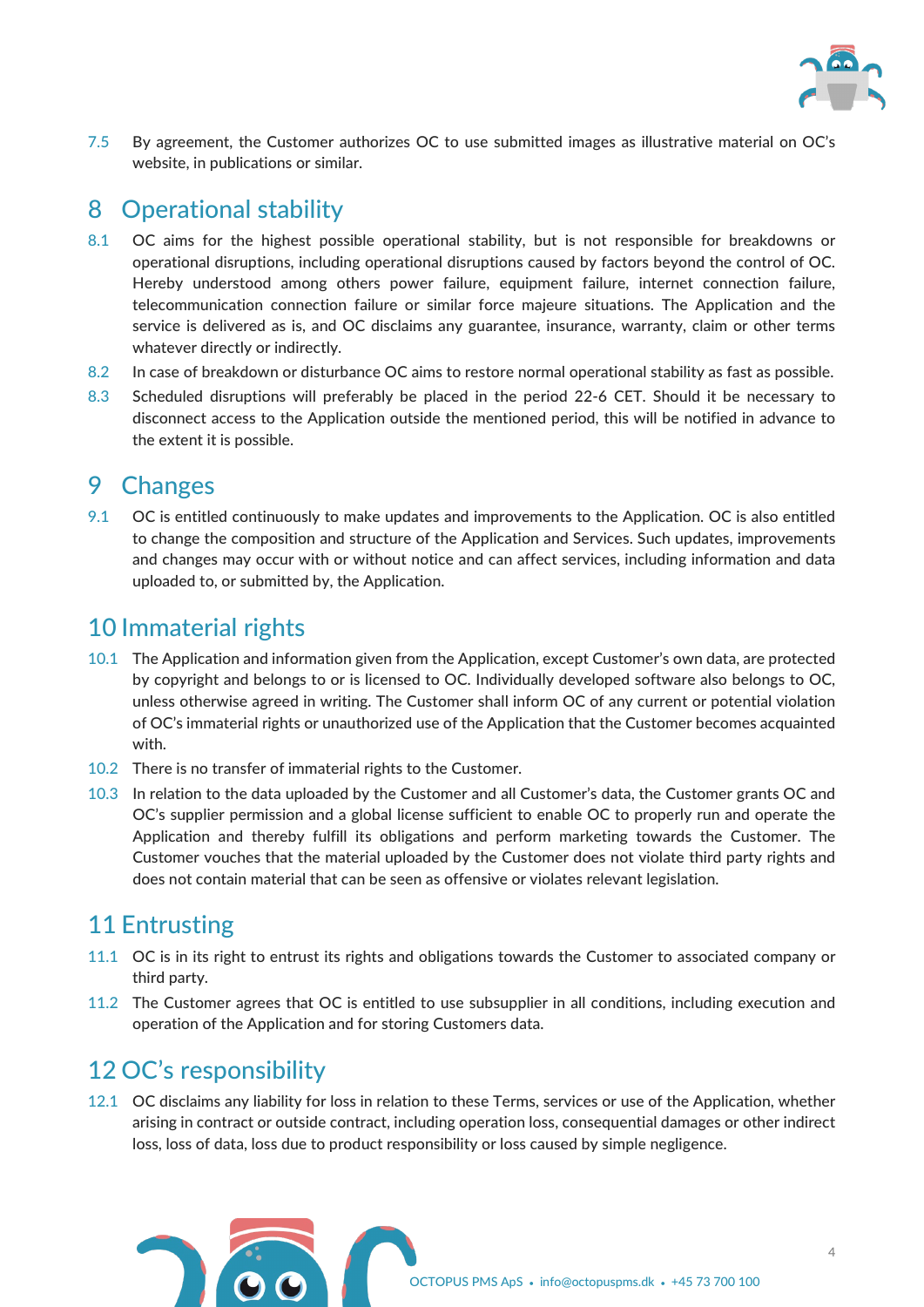

- 12.2 OC is not responsible for third party solutions that are available and/or integrated with the Application, including currency feeds/calculators. OC can not be held liable for the accuracy, completeness, quality and reliability of information, nor the results obtained through these third-party solutions. Similarly, OC cannot be held liable for the availability, security or functionality of third party solutions, including possible damage and/or loss caused by third party solutions. It is the responsibility of the Customer to prove that a loss suffered by the Customer cannot be attributed to third party solutions.
- 12.3 Regardless of the type of loss or liability basis, OC's total liability is limited to the Customer's payment for 12 months prior to the liability, however in any case maximum DKK 12.000. The Customer accepts to indemnify OC for product liability, third party loss and other third-party claims because of the Customer's use of the Application.
- 12.4 The Customer agrees to indemnify OC from any claim or loss due to product liability, third-party loss or third-party liability to the extent that it is caused by Customer's use of the Application.

# 13 Change of Terms

13.1 OC is entitled to change these Terms in all areas. The currently valid Terms will be available on the OC website [\(www.octopuspms.com\)](http://www.octopuspms.com/). OC aims to provide a reasonable warning (1 month) in connection with any change, by posts on the website. Use of the Application after a change of these Terms constitutes acceptance of such changed Terms. It is the obligation of the Customer to keep oneself up date on changes to the Terms.

# 14 Professional secrecy and data security

- 14.1 OC only treats the Customer's data according to its instructions and therefore not for its own unauthorized purpose. Data is stored in regards to the customers instructions – Data used for billing will always be stored for a maximum of 5 years plus ongoing accounting year.
- 14.2 OC has professional secrecy about all information that OC may have about the Customer, and is not entitled to disclose such information to third parties, unless such information is publicly available or where OC is required to disclose that information by law or by order from an authority or court.
- 14.3 OC has taken the necessary technical and organizational safeguards against the fact that the information in the Application, incidentally or illegally, is destroyed, lost or detracted, and against unauthorized disclosure, misuse or otherwise treated in violation of the Personal Data Processing Act.
- 14.4 OC provides at the Customer's request and against payment of OC's at any time applicable hourly rates for such work - sufficient information to enable Customer to ensure that the mentioned technical and organizational security measures have been taken.
- 14.5 To the extent that the Customer uses information, usernames or passwords that concerns third party information or services in relation to OC, the Customer agrees that the passing on of such information and OC's processing of such information does not violate rights or agreements with third parties. The Customer shall indemnify OC for any loss in connection with this determining.

#### 15 Disputes

- 15.1 Complaints originating from the subscription must be submitted in writing to [info@octopuspms.dk](mailto:info@octopuspms.dk)
- 15.2 In the event of legal disputes according to the subscription, the parties are committed to enter good faith negotiations. If a settlement cannot be reached after a personal meeting, the dispute shall be settled under Danish law, with the court in Sønderborg as a court of law.

# 16 Validation

16.1 These Terms are valid from 07-04-2020 and replaces previous terms.

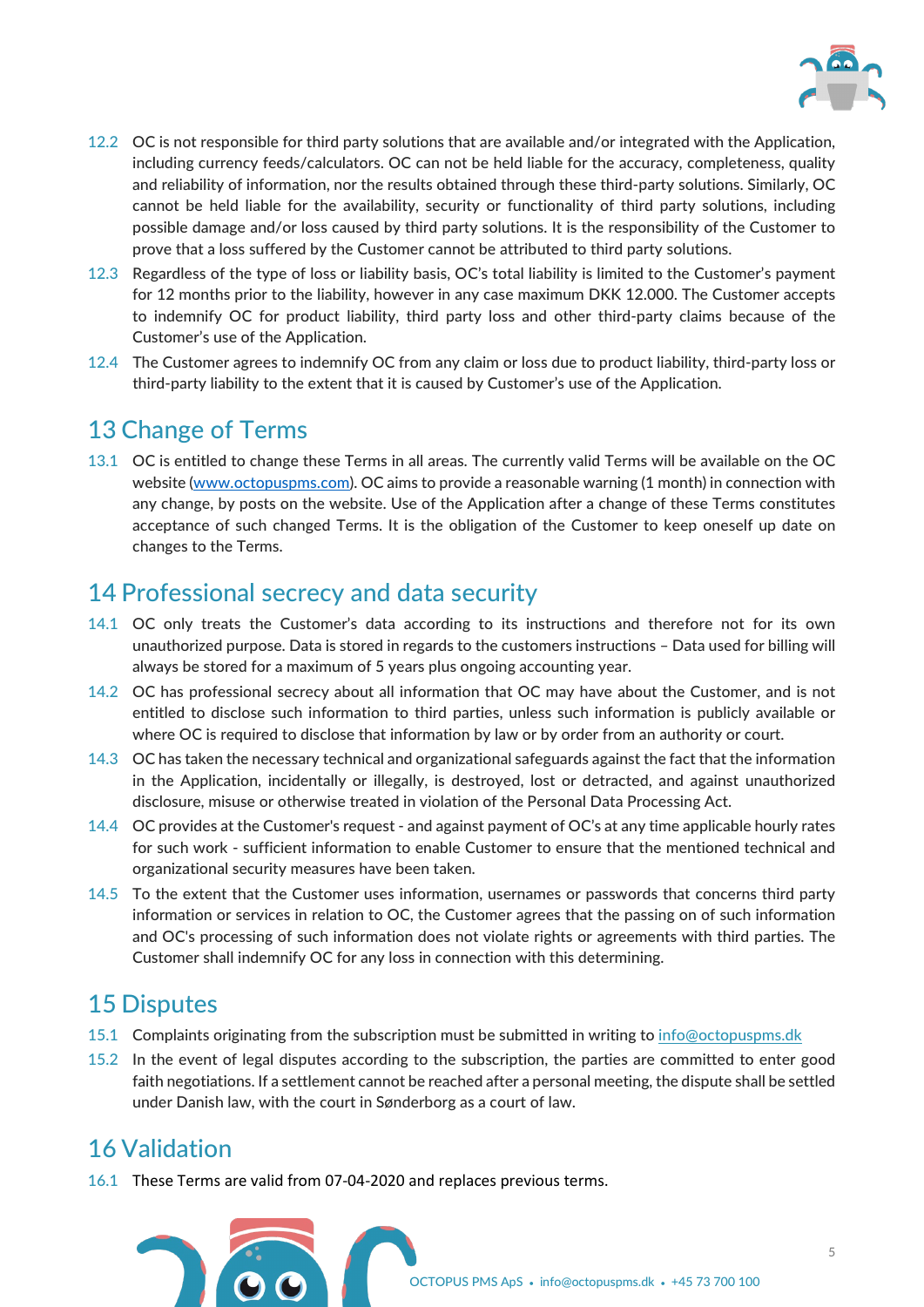

# General Sales-, Support- & Delivery Terms

# 1 Usage

- 1.1 These Sales and Delivery Terms and Conditions apply to all offers, sales, deliveries, support agreements, and other agreements between OCTOPUS PMS ApS (hereinafter referred to as OC) and Buyer (hereinafter referred to as Buyer), unless otherwise agreed in writing between the Parties. In this case, the terms of such written agreements take precedence if they explicitly state otherwise than the following sales, support and delivery terms.
- 1.2 In case of disagreement between the present Sales Support and Delivery Terms and Buyer's own Terms, if applicable, the present Terms shall be given priority unless the deviating terms are accepted in writing by both Parties.

#### 2 General

- 2.1 A specific offer made by OC is binding for 30 days after the offer has been submitted/forwarded per. mail, fax or e-mail to the Customer.
- 2.2 An agreement is only binding to OC when the Customer has received a written order confirmation. The price is the actual price at the time for OC's order confirmation. The Customer is obliged to review the order confirmation immediately after it is received and contact OC immediately after if the order confirmation does not match the agreement between the parties. Otherwise the order confirmation will be considered binding with the content delivered.

#### 3 Prices

- 3.1 OC reserves the right, until delivery, to regulate the prices proportionally if there is an increase in costs associated with freight, insurance, taxes, exchange rates or the like which OC has no influence on.
- 3.2 The prices quoted on the order confirmation are stated in Danish kroner excl. transportation insurance, VAT and possibly other taxes.
- 3.3 If OC's costs are increased because of Buyer's conditions, OC is entitled to claim compensation.
- 3.4 Price changes are notified by e-mail. Changes that are only for the benefit of the Buyer may take affect without notice. All prices are excl. VAT.

# 4 Product information and changes

- 4.1 Reservations are made in relation to errors in and changes of brochures, website and other types of sales material. Therefore, potential errors cannot be claimed to OC.
- 4.2 Similarly, OC reserves the right to make construction- and/or design changes on the products in question until the agreed delivery date. Finally, OC reserves the right to replace parts of a delivery on condition that these parts are of the same quality as the original parts. OC informs Buyer in writing of such replacements if they may cause a deterioration to the Buyer. OC is entitled to make minor changes in the delivery, which, according to OC estimates, are technically necessary and/or sound.

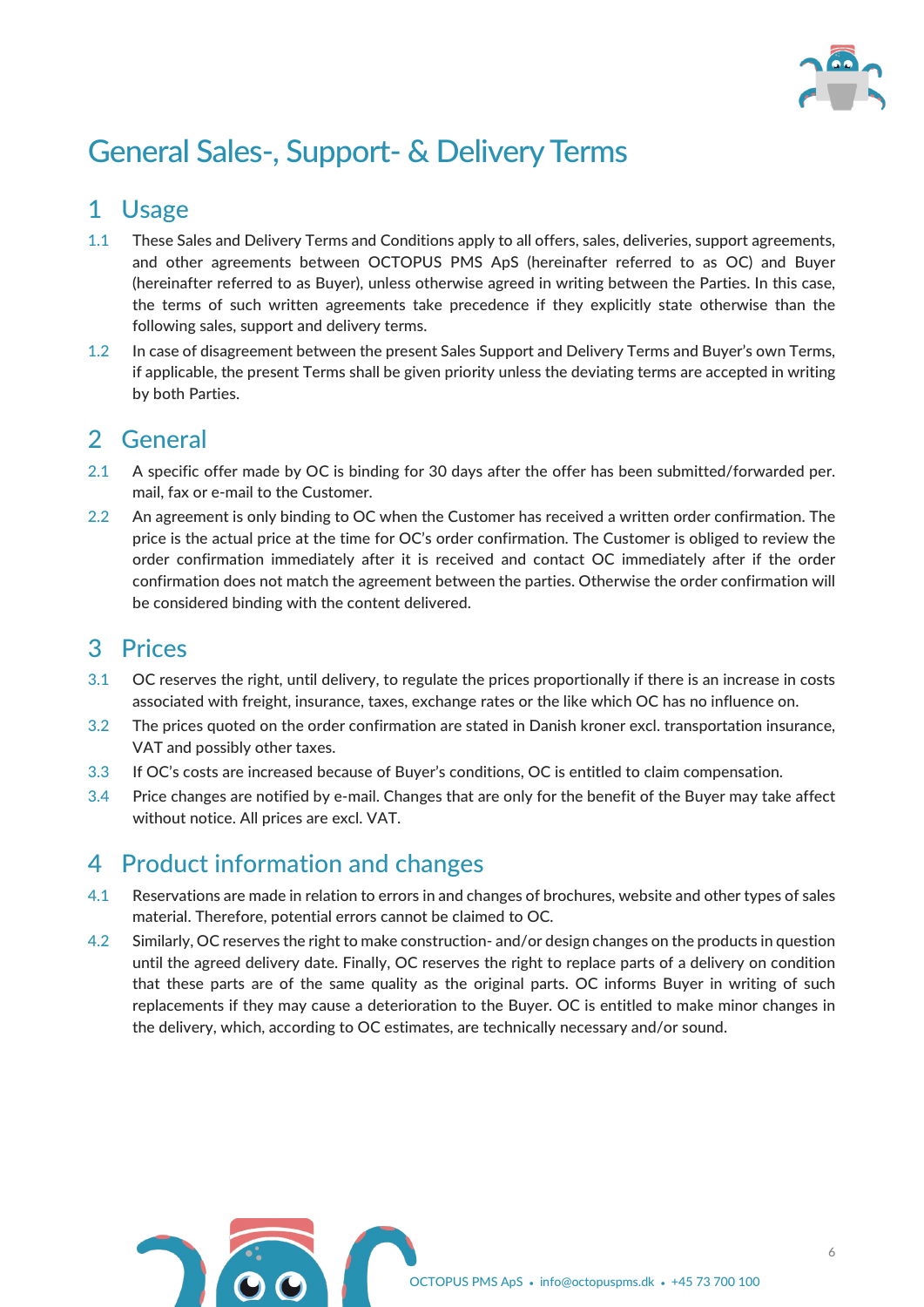

# 5 Delivery

- 5.1 Delivery takes place ex OC's warehouse and all shipment beyond this area is at the Buyer's expense and risk. OC is entitled to make a delivery through an OC chosen supplier.
- 5.2 Delivery will take place at the time specified on the order confirmation unless Buyer's conditions prevent this.
- 5.3 The individual setup of *OCTOPUS Property Management System* is considered implemented when the service is operational and training has been completed.

#### 6 Return rights - Hardware

- 6.1 Hardware is defined as physical equipment provided by OC.
- 6.2 Until 30 days after delivery, Buyer is entitled to return the hardware to OC if Buyer is not satisfied. The returned hardware must be received by OC, before the 30 days have expired.
- 6.3 If the right of return is applied, Buyer is responsible for returns and all costs associated with it and bear the risk of the hardware until it reaches OC.
- 6.4 OC repays already paid purchase price within 14 days of receipt of hardware returned in accordance with the above.

# 7 Complaints - Hardware

- 7.1 Hardware is defined as in 6.1.
- 7.2 The deadline for complaints regarding hardware provided by OC is 12 months.

#### 8 Payment

- 8.1 Payment must be made within 14 days of delivery.
- 8.2 If delivery is postponed due to Buyer's condition, Buyer is required to pay the agreed payment as if delivery had been made at the agreed time.
- 8.3 If the invoice is overdue, the 1st reminder is sent free of charge. If there still is no payment for the invoice the 2nd reminder is sent with an added fee of DKK 410.00. This fee consists of a reminder fee of DKK 100.00 plus a compensation fee of DKK 310.00 according to applicable EU legislation. In addition, interest will be added to the due amount. Late payments interests are calculated at 2% pr. month from the due date of payment and until payment is made.
- 8.4 The Buyer's obligation to pay timely consists, even if Buyer advertises defects, unless Buyer deposits the purchase price on a labeled account, or at the Buyer's attorney.
- 8.5 Buyer is refused to set off, or otherwise withhold any part of the purchase price based on any Claims of any kind, without OC's prior written consent.
- 8.6 When paying by check, bill or debt certificate, final payment is not considered to have taken place before full payment has been made.
- 8.7 Calls outside normal opening hours are invoiced separately with DKK 495.00 per call.
- 8.8 OC charges a billing fee per. invoice of DKK 49.00
- 8.9 OC may, in case of missing payment of one or more due invoices, terminate Buyer's access to the OCTOPUS PMS application.

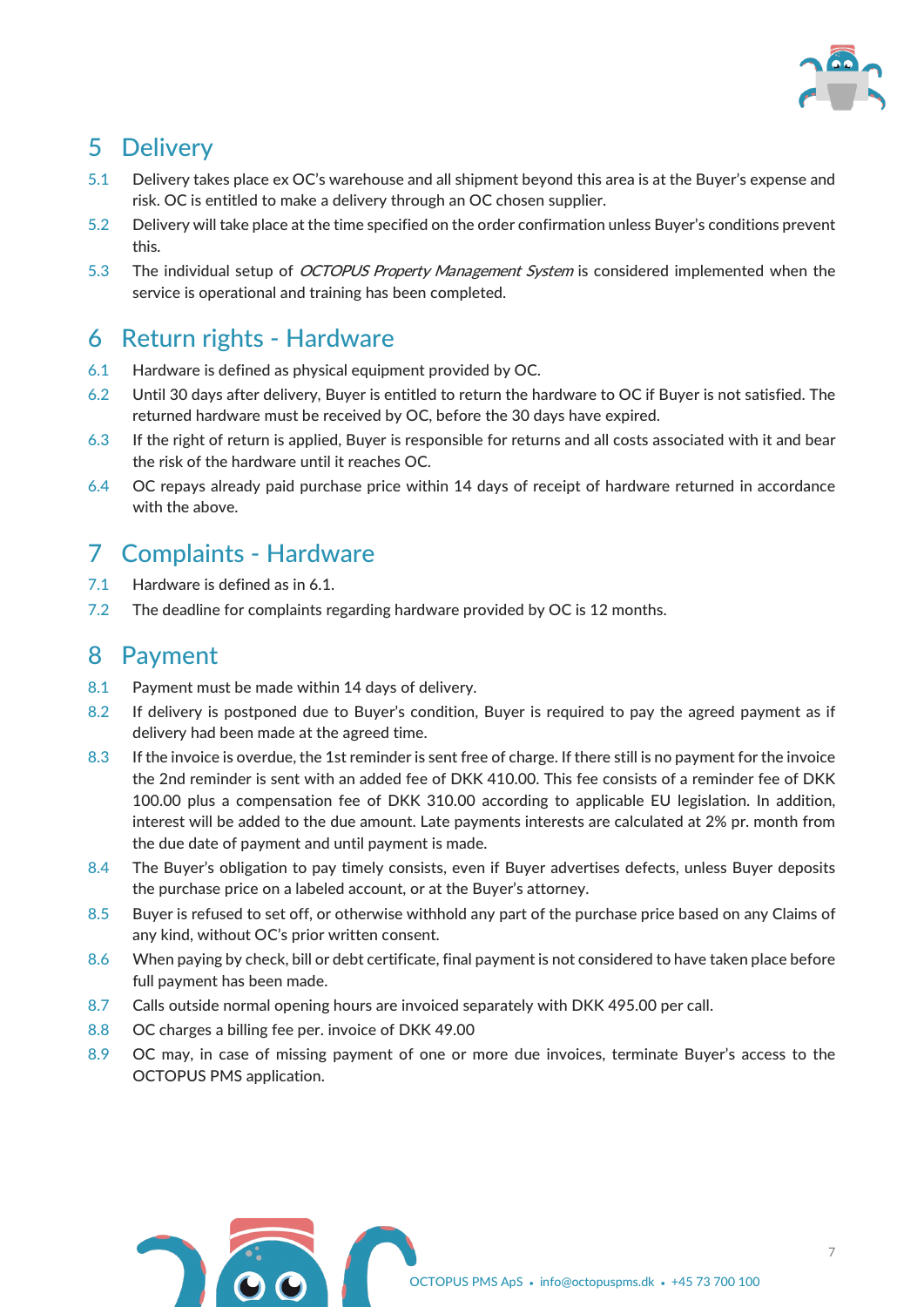

# 9 Reservation of ownership

9.1 OC reserves the right to ownership of the goods delivered until final and full payment has been made, plus accrued interest and costs, according to the Credit Contracts Act. Upon withdrawal according to the reservation of ownership, Buyer shall indemnify any loss and all costs, including attorneys' fees that OC may incur. The buyer is unjustified to resale, pledge, lend, rent or the like of the delivered before full payment has been made. If prosecution is brought against the delivered from third parties, including expenses, Buyer is required to notify OC immediately.

#### 10 Unforeseen events

- 10.1 The parties are not responsible for non-fulfillment and cannot therefore be considered to have violated their obligations if a non-fulfilled obligation is due to circumstances beyond the control of the party concerned (force majeure) including but not limited to war, warlike situations, rebellion, fire, government intervention, public injunctions, natural conditions, strikes, lockouts, export or import bans, transport accidents, damage to production equipment, hacker attacks, lack of labor, commodities, fuel or power, or anything beyond the control of the parties, including delayed delivery from subcontractors, or inadequate delivery from the same, and which temporarily or definitively prevent fulfillment of the agreement. In such cases, the parties have the right to a reasonable extension of time limits, except that both parties are entitled to terminate the agreement if the condition in question lasts for more than 30 consecutive business days.
- 10.2 A party shall notify the other party in writing and without any delay, if the party wishes to invoke matters as mentioned in section. 10.1.

#### 11 Delay

- 11.1 If delivery does not take place as agreed, cf. section 5, Buyer provides OC a further 14 days to deliver the ordered goods.
- 11.2 Within this time limit, the Buyer is not entitled to make breach powers applicable. If this additional period expires without contractual delivery, Buyer is entitled to terminate the purchase agreement, however, so that the delay, for whatever reason, not justify the Buyer to a compensation for neither direct nor indirect loss. Thus, Buyer cannot make any responsibility or any liability for damages applicable because of delayed delivery.

#### 12 Defects

- 12.1 The buyer must immediately carry out a thorough and in-depth examination of the goods delivered. If the Buyer finds or ought to find that the delivery is defective, Buyer shall notify OC in writing and without delay. In this connection, it must be stated clearly in which the defect consists. Otherwise, Buyer loses the right to later make the defects applicable.
- 12.2 If the Buyer can prove defects on the delivered goods, OC is entitled to make a replacement or remedy, at its discretion and within a reasonable time. If OC makes timely replacement or remedy, Buyer shall not have the right to cancel the agreement, or claim compensation, or any other financial compensation because of the defect. In connection with a possible replacement or remediation, Buyer must loyally assist in the execution of such measures.
- 12.3 In the event that OC cannot find fault, in accordance with Buyer's claim, for the goods delivered where OC is responsible, OC is entitled to receive compensation for the working hours and costs inflicted on OC because of Buyer's claim. OC is entitled to make one or more remedies or replacements.

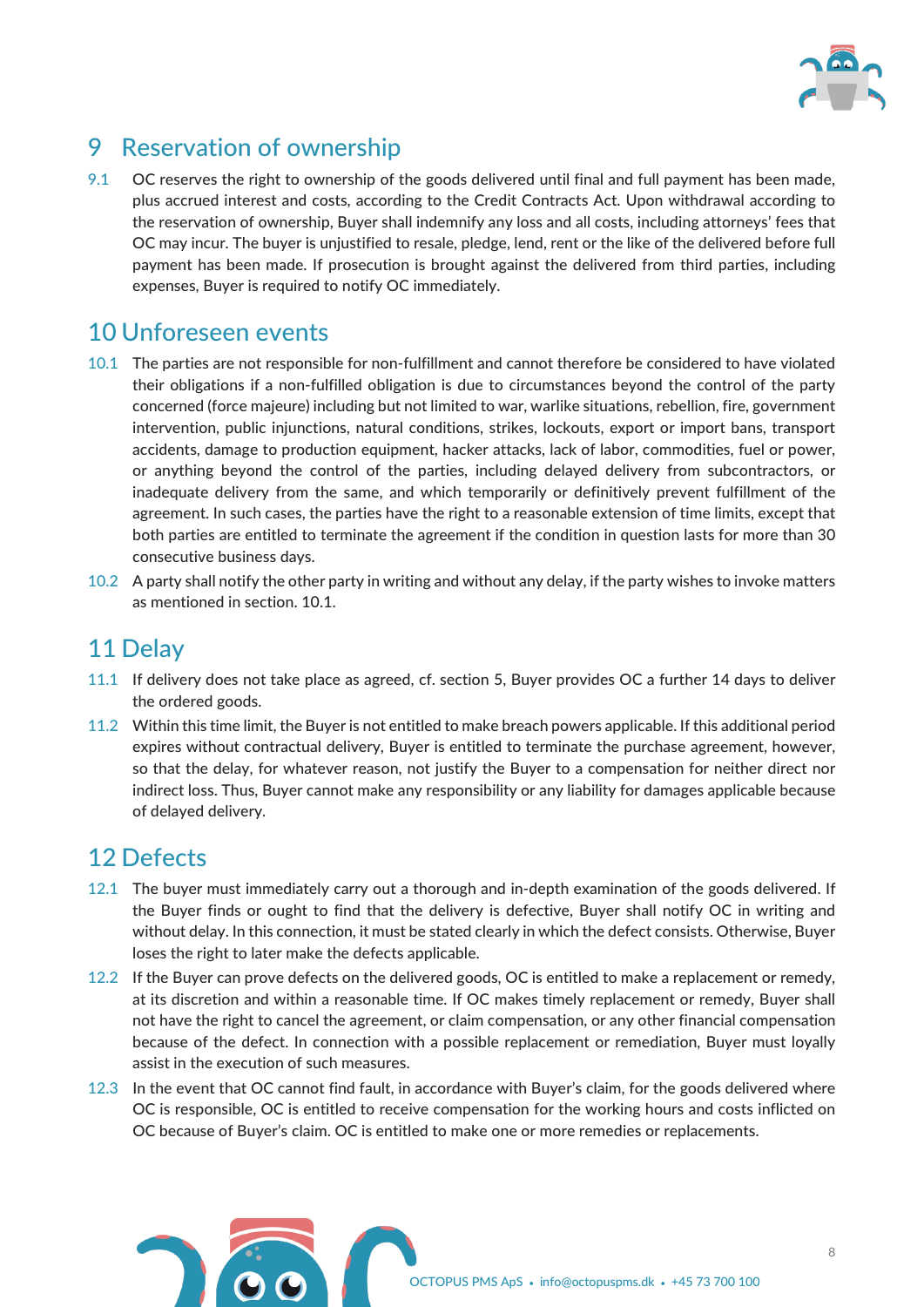

- 12.4 If replacement or remediation does not take place in a timely manner, Buyer may terminate the agreement or demand a proportionate reduction in the purchase price. The buyer's breach powers are limited to this.
- 12.5 In case of complaint, the buyer is obliged to hand in the purchased goods, etc. to OC. This must only be done by prior agreement. Buyer carries the risk of transportation of the goods in this connection.
- 12.6 A defect is deemed not to exist if Buyer has used the delivered products incorrectly or inappropriately, including in violation of the OC guidelines, or if the buyer or third party without the consent of the OC has made changes or has intervened in the delivered.

# 13 Limitation of liability

- 13.1 OC is liable for damages under the general rules of Danish law, but the liability of OC is limited to cases where OC has shown gross negligence or intent and does not include indirect loss of any kind including, but not limited to, operating and loss of profits, loss of data, loss resulting from Buyer's legal relationship with third parties, loss due to unauthorized access to Buyer's computer system. In addition, a claim for compensation or other financial compensation may neither exceed the invoice amount excluding VAT for the delivered items or DKK 75,000.00. The same limitation of liability applies to OC's services, including advice and guidance.
- 13.2 OC is not responsible for disturbance, interruptions etc., if the disturbance, interruptions or errors are attributable to the Buyer relationship.

# 14 Individual Information

- 14.1 OC's processing of Personal Information is covered by Databeskyttelsesloven (Lov nr. 502 af 23. Maj 2018 om behandling af personoplysninger).
- 14.2 The extent of OC's processing of personal information is described in the Data Processing Agreement or in OC's Privacy Policy.

# 15 Intellectual Property Rights

15.1 OC retains all intellectual property rights to the goods delivered.

#### 16 Communication

16.1 Notifications in connection with the concluded agreement may be submitted by the Buyer with binding effect to [info@octopuspms.dk](mailto:info@octopuspms.dk)

#### 17 Changed legislation, etc.

17.1 In the event that one or more of the regulations of the concluded agreement is invalid or otherwise cannot be maintained because of changes in legislation or notified authority requirements, the parties agree upon that the agreement shall not in its entirety be considered invalid or terminated. The parties also agree to make such changes and agreements that may be necessary or appropriate and, as far as possible, do not influence the legal relationship between them as expressed in the concluded agreement.

#### 18 Transfer

- 18.1 OC is entitled at any time to transfer its rights and obligations in accordance with the concluded agreement to third parties.
- 18.2 Buyer is not entitled to transfer its rights and obligations in accordance with the concluded agreement to third parties without OC's prior written consent.